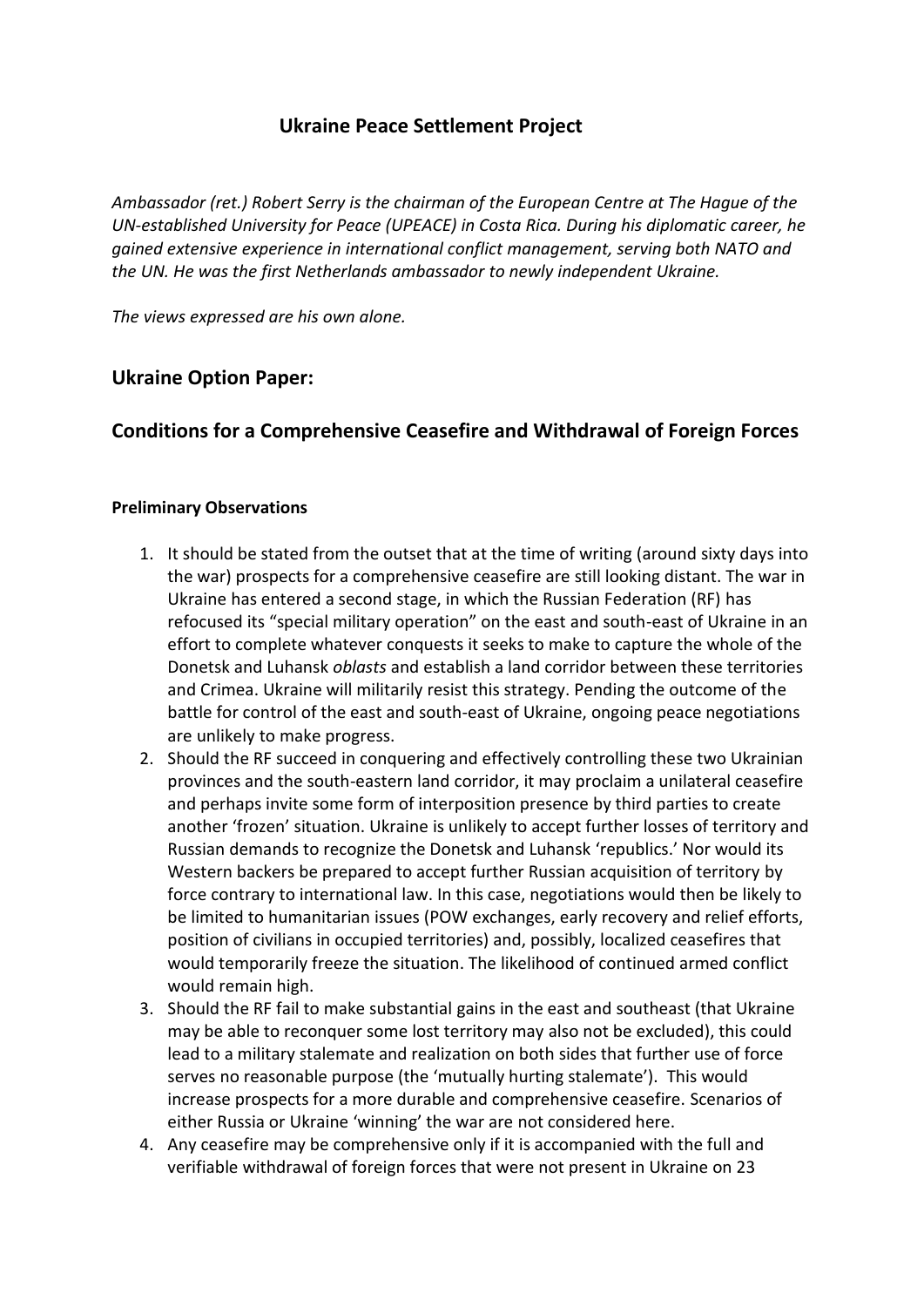February 2022. The international community (UN and/or OSCE?) should then be willing to play any needed third-party assistance role to monitor and verify the linked processes of the cessation of hostilities, disengagement of forces and the subsequent withdrawal of Russian forces. It may be possible that the sides agree some changes in the trajectory of the LoC in east-Ukraine, but the international community should not get involved in freezing a situation that would enable the RF to control large swaths of conquered territory in east and south-east Ukraine in contravention with international law.

- 5. A ceasefire/withdrawal agreement should be part of a larger settlement between Ukraine and RF, which reaffirms basic principles of international law and deals with (at least some of) the underlying issues of the conflict. These are addressed elsewhere in the Ukraine Peace Settlement Project and may include inter alia:
	- Status of Ukraine: permanent neutrality no membership in military alliances
	- Security of Ukraine: commitments from guarantor states invited by Ukraine to support the protection of the territory under the control of Ukraine as of 23 February 2022 against armed attacks or acts of aggression.
	- Territory (Crimea and Luhansk/Donetsk non-government-controlled areas): at least a mutual pledge not to take military action seeking to overturn the territorial status quo between them and no deployment of Ukrainian forces into the areas that were beyond the control of the Ukrainian government as of 23 February 2022.
- 6. If a larger settlement covers such issues, the chances for a more durable and effective ceasefire would be increased. Of particular importance to the ceasefire arrangements would be what the sides could be agreeing with respect to a new pathway to resolving the conflict in east-Ukraine. Russia's decision to recognize the independence of the two 'republics' amounts to unilateral withdrawal from the Minsk agreements. Kyiv may be reluctant as well to return to these accords, which it views as 'imposed' during the fighting in 2014-15. No effective ceasefire was ever established along the 450 km long Line of Contact (LoC) during the 8-year long conflict in east-Ukraine. The lessons of what went wrong must be learned and thirdparty assistance would depend on being enabled by the sides to monitor and verify agreed ceasefire arrangements. $1$  It would be also important if a new negotiating framework with a limited time horizon (not longer than two years?) could be agreed to resolve the political status of the non-government-controlled-areas in east-Ukraine. If a return to the unsustainable status quo ante is to be avoided, this issue needs further careful consideration.
- 7. Taking the above considerations into account, a first outline of steps to be taken by the parties (Ukraine and RF) and the international community to prepare for a comprehensive ceasefire and withdrawal process will be suggested below.

-

 $1$  The RF blocked prolongation of the mandate of the OSCE Special Monitoring Mission (SMM) in Ukraine, which has been monitoring countless violations of the ceasefire during its existence but was never enabled to address them by verifying the parties' commitments. Of particular interest is a report published by the European Institute of Peace just before the war started, proposing a coordination and verification mechanism to strengthen the ceasefire. See [https://www.eip.org/a-sustainable-ceasefire-is-needed-to-get-talks-back-on](https://www.eip.org/a-sustainable-ceasefire-is-needed-to-get-talks-back-on-track/)[track/](https://www.eip.org/a-sustainable-ceasefire-is-needed-to-get-talks-back-on-track/)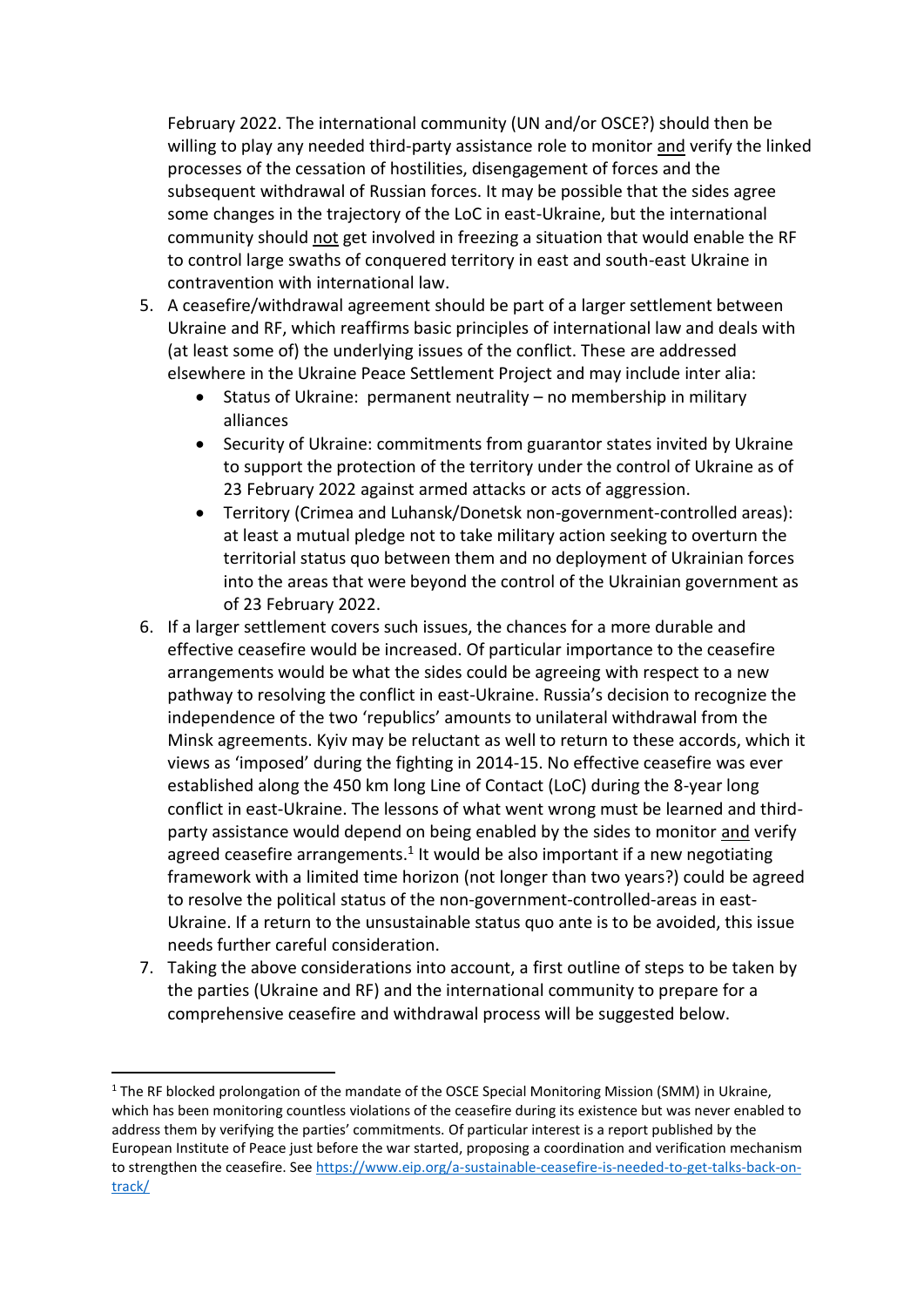### **A. General Principles**

As part of the suggested wider settlement, a legally binding framework should be negotiated for the termination of armed operations in Ukraine (full cessation of hostilities), for the disengagement of forces and for the withdrawal of foreign forces that were not present in Ukraine on 23 February 2022. Such a framework, to be endorsed in a binding decision of the UN Security Council under Chapters VII, should be based on the relevant principles of international law, including:

- Territorial integrity and unity of states as enshrined in the UN Charter, the Helsinki Final act, the Alma Ata protocol of 1991, the 1994 Budapest Declaration, and other applicable standards.
- The prohibition of the threat or use of force as established in Article 2 (4) of the UN Charter, including the prohibition of the acquisition of territory by force.
- The inherent right of individual or collective self-defense if an armed attack occurs against a Member of the UN, as enshrined in art. 51 of the Charter.
- The obligation not to recognize the result of the acquisition of territory by force, as stated for example in Resolution 2625 (XXV): "No territorial acquisition resulting from the threat or use of force shall be recognized as legal."

### **B. Cessation of Violence**

-

- An immediate and permanent ceasefire. All hostile military operations and all forms of armed violence to cease at a zero hour upon entry into force of the agreement. A *Protocol on Disengagement and Withdrawal (*the Protocol*)*  annexed to the agreement should provide detailed ceasefire arrangements to be strictly applied by all regular and irregular armed forces of both Parties under their control.
- A *Mixed Commission* should be established upon entry into force of the agreement to (a) coordinate disengagement and withdrawal steps as agreed in the Protocol, (2) address allegations of ceasefire violations or other infractions of the Protocol and (3) prevent tensions and incidents between the respective armed forces. The Mixed Commission will establish as required *local sub commissions* in all regions of contact between the respective armed forces.
- Drawing lessons from the existence of the Joint Centre for Control and Coordination (JCCC) in the Donbas theatre<sup>2</sup>, Ukraine and RF will invite a third party (UN or OSCE) to render assistance, as agreed and detailed in the Protocol, by monitoring and verifying the implementation of disengagement and withdrawal steps and other commitments by both parties in accordance with

<sup>&</sup>lt;sup>2</sup> In September 2014 the RF and Ukraine decided to establish the Joint Centre for Control and Coordination (JCCC) as an ad-hoc military initiative between them to support implementation of the Minsk agreements. Headquartered near the LoC, first in Debaltsevo and later in Soledar, the JCCC was a mechanism for military communication and coordination across the LoC. However, in 2017 the Russian military officers departed Soledar, claiming obstruction of their activities by Ukraine. The JCCC turned into a dysfunctional arrangement, with Ukrainian officers still headquartered in Soledar, and members of the armed formations from nongovernment-controlled-territories wearing JCCC-markings on their side of the LoC.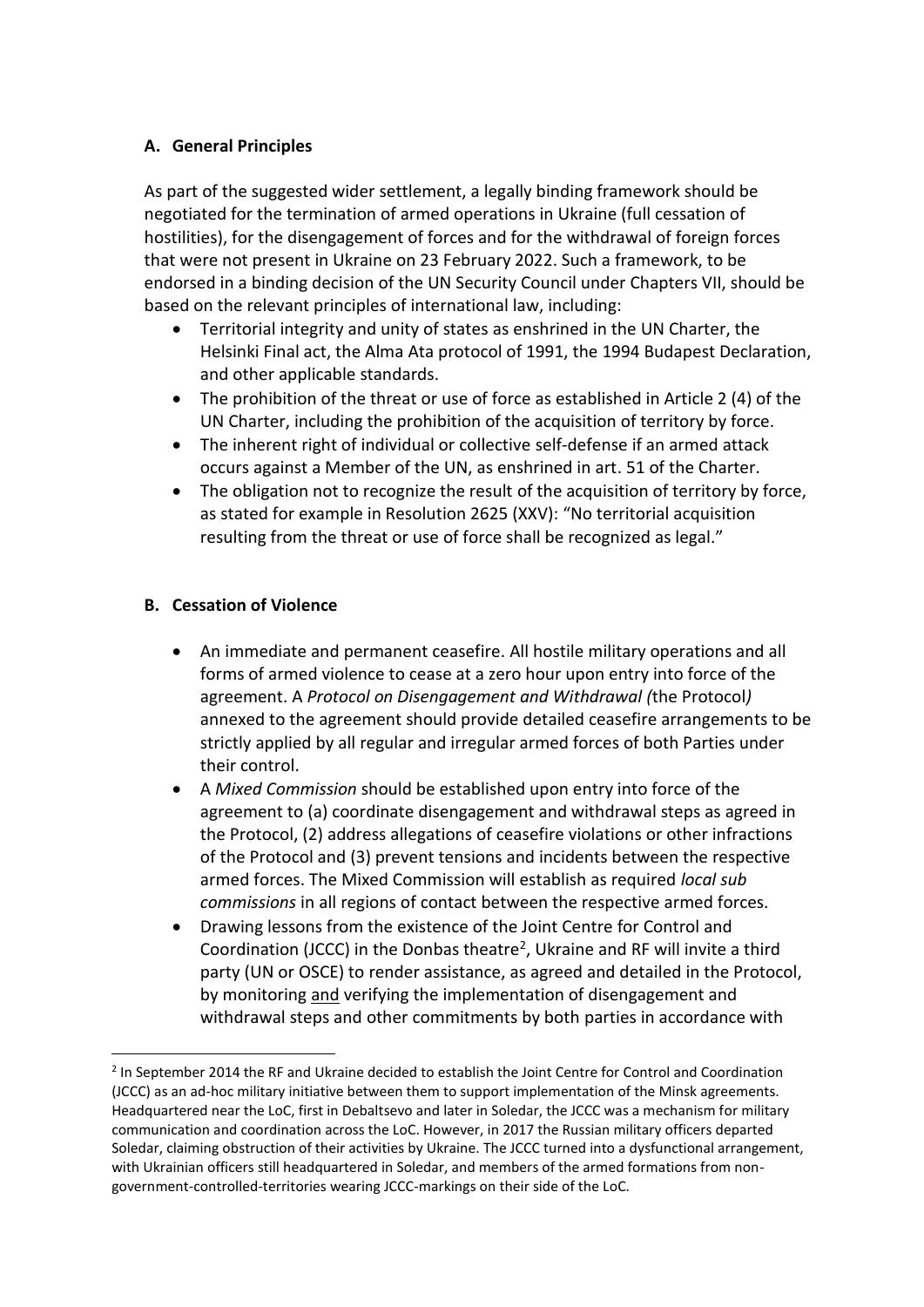their agreement. This may include that the mixed commission or local sub commissions will be chaired by senior military experts appointed by either the UN or OSCE and the conduct of joint inspections (three in a jeep formula) to investigate ceasefire violations or other incidents Security guarantees must be given by both parties to the invited third party and these should also be detailed in the Protocol.

#### **C. Withdrawal of Forces**

- A full and verifiable withdrawal of all armed forces that were not present in Ukraine on 23 February 2022 in accordance with a timetable established in the Protocol.
- The withdrawal could as agreed take place in stages but should be completed within a reasonable time frame (period of 3 weeks?). Both parties to cooperate fully in ensuring that the withdrawal of forces can occur safely, without further loss of life.
- As for the Donbas theatre, the parties shall reach an agreement, to be detailed in a separate annex (Annex Two), about the exact delineation of the LoC. If agreed by both parties, there may be some exchange of territory to reflect new realities on the ground. Reinforcing or replacing the Minsk agreements, new detailed agreements about the separation of forces and withdrawal of heavy weapons from both sides of the LoC should be agreed in detail in Annex Two. It would be also important to limit the presence of Russian armed forces in the non-government-controlled-territories pending a resolution of the conflict. Parties may be either relying again on enhanced OSCE monitoring and verification or be well advised to invite a UN peacekeeping force to assist them in implementing the agreed ceasefire arrangements in this theatre.
- The completion of full withdrawal of all armed forces and their equipment from the territory of Ukraine as described above should be certified by either the UN Secretary General or the OSCE Secretary if the latter organization is requested to play the third-party role. The implementation of other agreements reached as part of a wider settlement between Ukraine and Russia (see point 5 above), will be contingent on the certified completion of the withdrawal process.
- After the completion of the process of the cessation of hostilities, a continued third-party role will be at least necessary to assist the parties in implementing the agreed ceasefire arrangements in the Donbas theatre until a resolution of the conflict. However, the Parties could also consider inviting unarmed international observers to inspect in cooperation with both sides the international border regions between Ukraine and RF (and between Ukraine and Belarus?) in order to help prevent tensions from re-occurring and report any infractions of the ceasefire agreement. Such a temporary arrangement could be agreed to last until the situation in the border regions is fully normalized, including by the removal of all armed forces and return to their barracks. A similar arrangement may also be established along the administrative boundary between Ukraine and Crimea.